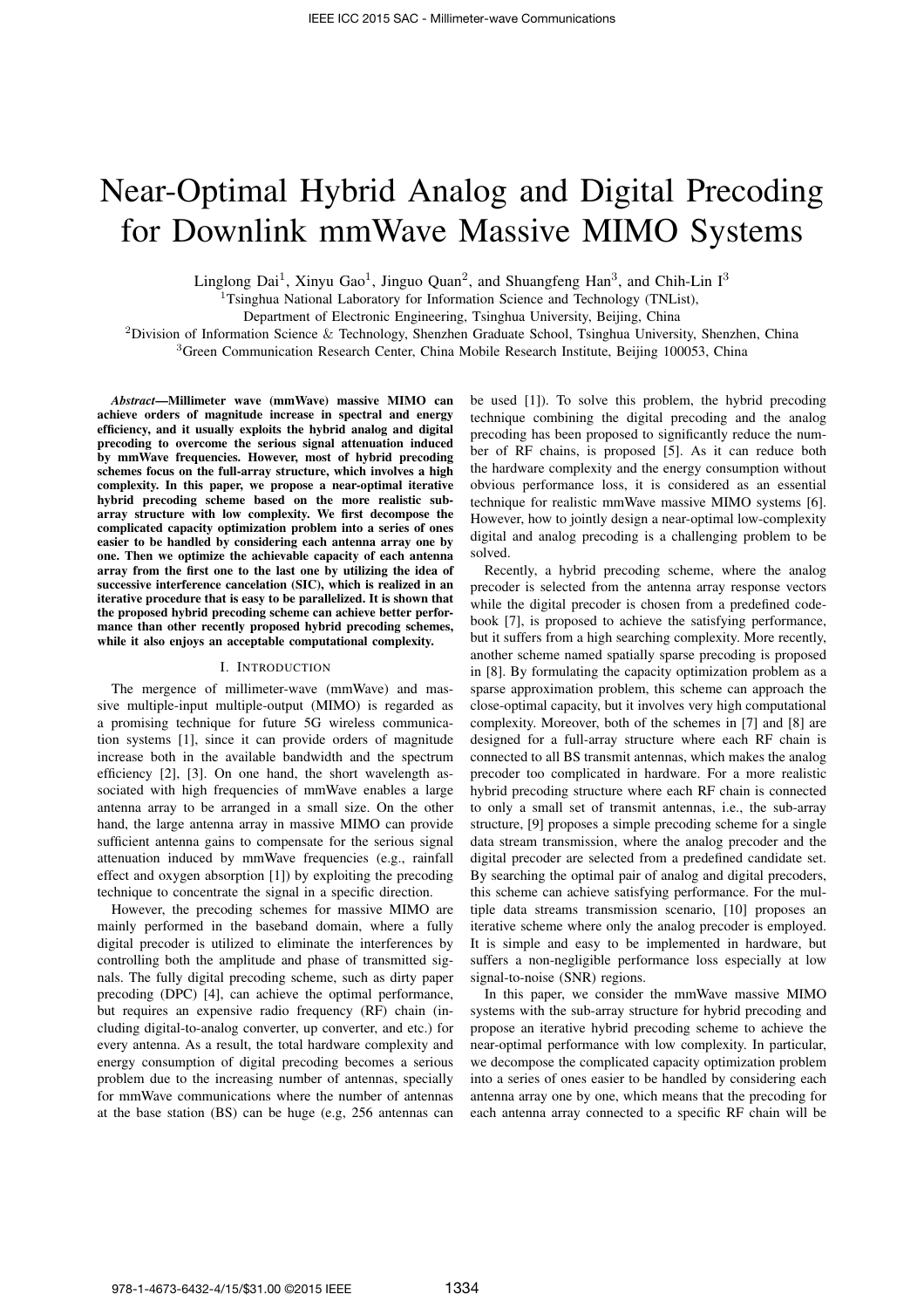considered separately instead of jointly. For the first antenna array, we use the digital precoder to control the amplitude, and the analog precoder to adjust the phase, and then the capacity optimization problem for the first antenna array will be solved with low complexity. After optimizing the achievable capacity of the first antenna array, we can utilize the idea of successive interference cancelation (SIC) to eliminate the contribution of the first antenna array from the total capacity expression, and then optimize the achievable capacity of the second antenna array. We repeat such procedure until the last antenna array is considered. Analysis and simulation results verify that the proposed hybrid precoding scheme can approach the ideal capacity with low complexity.

The rest of the paper is organized as follows. Section II briefly introduces the mmWave massive MIMO system model. Section III specifies the proposed near-optimal low-complexity precoding scheme, together with the complexity analysis. The simulation results of capacity performance are shown in Section IV. Finally, conclusions are drawn in Section V.

*Notation*: Lower-case and upper-case boldface letters denote vectors and matrices, respectively;  $(\cdot)^T$ ,  $(\cdot)^H$ ,  $(\cdot)^{-1}$ , and  $det(\cdot)$  denote the transpose, conjugate transpose, inversion, and determinant of a matrix, respectively;  $\|\cdot\|_2$  denotes the 2norm of a vector;  $|\cdot|$  denote the absolute operator;  $\text{Re}\{\cdot\}$  and  $Im\{\cdot\}$  denote the real part and imaginary part of a complex number, respectively;  $\mathbb{E}(\cdot)$  denotes the expectation; Finally,  $\mathbf{I}_N$ is the  $N \times N$  identity matrix.

#### II. SYSTEM MODEL

Fig. 1 compares the architecture of the fully digital precoding in conventional massive MIMO and the hybrid analog/digital precoding in mmWave massive MIMO. In this paper, we consider the mmWave massive MIMO with the sub-array structure for hybrid precoding as shown in Fig. 1 (b), where the BS is equipped with  $NM$  antennas but only  $N$  independent RF chains to simultaneously transmit  $N$  data streams for the K receive antennas of user. The N data streams in the baseband are firstly precoded by an  $N \times N$ digital precoder  $D$ , and then pass through  $N$  RF chains. After that, each of the  $N$  data streams is precoded again by an  $M \times 1$  analog precoder  $\mathbf{a}_i$   $(i = 1, \cdots N)$  before transmission, where the analog precoder is usually realized by a phase shifter [11], i.e, all elements of  $a_i$  have the same amplitude of one but different phases. After analog precoding, each data stream is finally transmitted by  $M$  antennas connected to the corresponding RF chain. Thus, the received  $K \times 1$  signal vector  $\mathbf{y} = [y_1, \dots, y_K]^T$  at the user side can be presented as

$$
y = \rho HADs + n = \rho HPs + n,\tag{1}
$$

where  $\rho$  is the average received power,  $\mathbf{s} = [s_1, \dots, s_N]^T$ presents the transmitted signal vector in the baseband, and usually  $\mathbb{E}(\mathbf{ss}^H) = \frac{1}{N} \mathbf{I}_N$  is assumed for the normalized signal power [8].  $P = AD$  presents the hybrid precoding matrix of size  $NM \times N$ . To reduce the complexity in hardware, the digital precoding matrix D can be designed as a diagonal matrix [12], and the *i*th diagonal elements  $d_{i,i}$  can be a real constant. That means the digital precoder can be simply realized by an amplifier. A presents the  $NM \times N$  analog precoding matrix as

$$
\mathbf{A} = \begin{bmatrix} \mathbf{a}_1 & \mathbf{0} & \dots & \mathbf{0} \\ \mathbf{0} & \mathbf{a}_2 & & \mathbf{0} \\ \vdots & & \ddots & \vdots \\ \mathbf{0} & \mathbf{0} & \dots & \mathbf{a}_N \end{bmatrix}_{NM \times N}
$$
 (2)

where each row of A has only one nonzero entry due to the sub-array structure of the hybrid precoding scheme as shown in Fig. 1 (b).  $\mathbf{H} \in \mathbb{C}^{K \times NM}$  denotes the channel matrix based on the Saleh-Valenzuela model [13] widely used for mmWave communications. Finally,  $\mathbf{n} = [n_1, \dots, n_N]^T$  is the additive white Gaussian noise (AWGN) vector, whose entries follow the independent and identically distribution (i.i.d.)  $\mathcal{CN}(0, \sigma^2)$ .



Fig. 1. Architecture comparison: (a) Fully digital precoding in conventional massive MIMO; (b) Hybrid analog/digital precoding in mmWave massive MIMO with sub-array structure.

It is known that mmWave channel will no longer obey the conventional Rayleigh fading due to the limited scatters [5], [14]. In this paper, we consider the geometric Saleh-Valenzuela channel model more appropriate for mmWave communications, where the channel matrix  $H$  can be presented as [13]

$$
\mathbf{H} = \sqrt{\frac{N^2 M}{L}} \sum_{l=1}^{L} \alpha_l \Lambda_r \left( \phi_l^r \right) \Lambda_t \left( \phi_l^t \right) \mathbf{f}_r \left( \phi_l^r \right) \mathbf{f}_t^H \left( \phi_l^t \right), \quad (3)
$$

where  $L$  is the number of channel paths corresponding to limited scatters, and we usually have  $L \leq N$  for mmWave communication systems.  $\alpha_l \in \mathbb{C}$  is the gain of the *l*th path which follows the Rayleigh distribution.  $\phi_l^t$  and  $\phi_l^r$  are the azimuth angles of departure and arrival (AoDs/AoAs), respectively.  $\Lambda_t$  ( $\phi_t^t$ ) and  $\Lambda_r$  ( $\phi_t^r$ ) denote the transmit and receive antenna array gain at a specific AoD and AoA, respectively.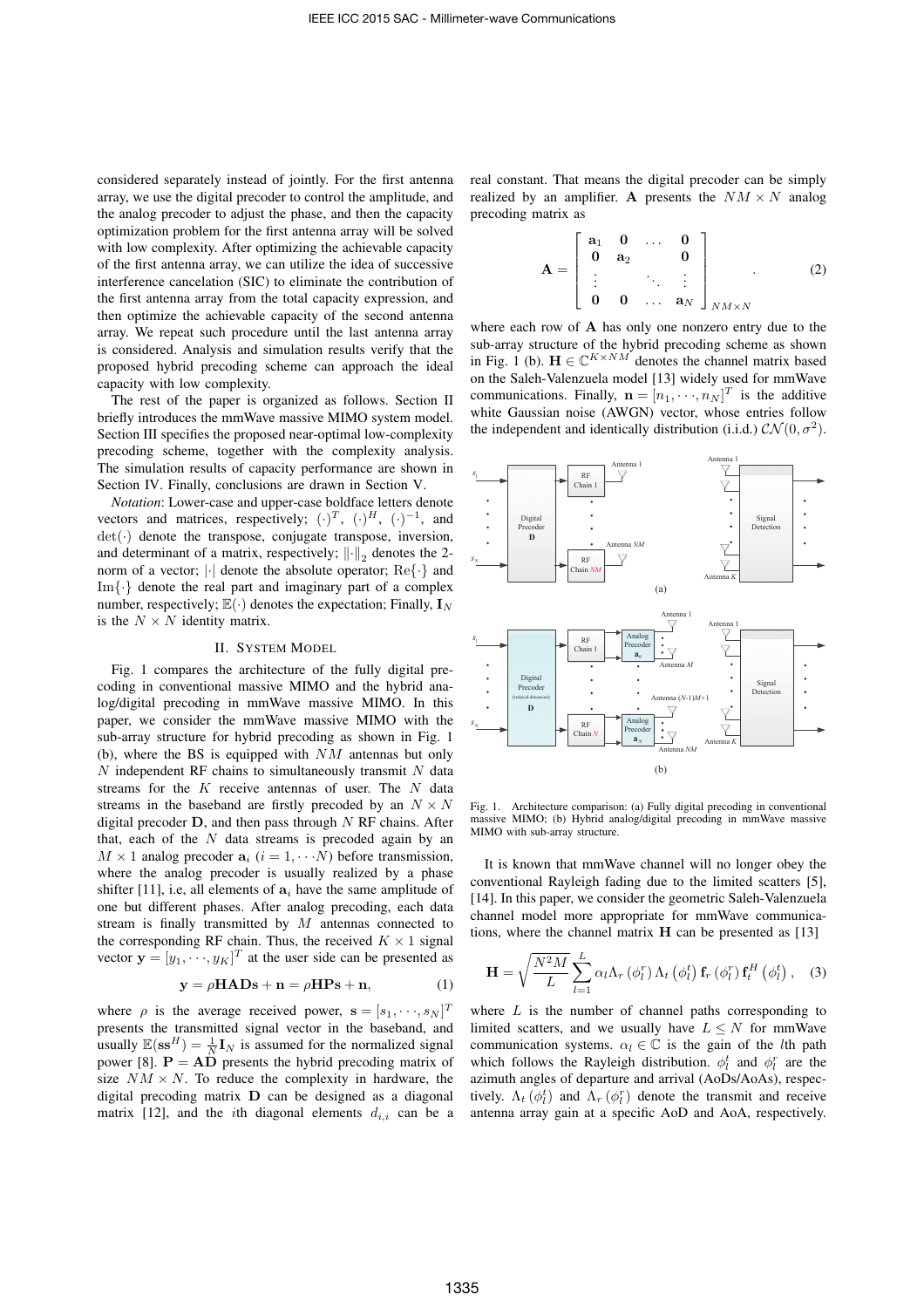For simplicity but without loss of generality,  $\Lambda_t(\phi_l^t)$  and  $\Lambda_r$  ( $\phi_l^r$ ) can be set as one, which corresponds that both the receive and transmit antennas are assumed to be omnidirectional [13]. Finally,  $f_t(\phi_t^t)$  and  $f_r(\phi_t^r)$  are the antenna array response vectors which heavily depends on the antenna array structure at the BS and the users, respectively. When both the transmit antenna array and the receive antenna array are the widely used uniform linear arrays (ULAs), we have

$$
\mathbf{f}_r\left(\phi_l^r\right) = \alpha \left[1, e^{j\frac{2\pi}{\lambda}d\sin\left(\phi_l^r\right)}, \cdots, e^{j(N-1)\frac{2\pi}{\lambda}d\sin\left(\phi_l^r\right)}\right]^T, \quad (4)
$$

$$
\mathbf{f}_t\left(\phi_t^t\right) = \beta \left[1, e^{j\frac{2\pi}{\lambda}d\sin\left(\phi_t^t\right)}, \cdots, e^{j\left(NM-1\right)\frac{2\pi}{\lambda}d\sin\left(\phi_t^t\right)}\right]^T, \tag{5}
$$

where  $\alpha = \frac{1}{\sqrt{N}}$  and  $\beta = \frac{1}{\sqrt{NM}}$  are the normalized factors,  $\lambda$  denotes the wavelength of the signal, d is the distance between two adjacent antenna elements. Note that in this paper, we only consider azimuth angles of the AoAs and AoDs without considering elevation angles, which means we will focus on the 2-D hybrid precoding scheme. The extensive design of 3D precoding scheme is also possible and will be left for further work.

## III. NEAR-OPTIMAL HYBRID ANALOG/DIGITAL PRECODING

In this section, we propose a near-optimal hybrid analog/digital precoding scheme by the joint design of analog and digital precoders for the mmWave massive MIMO system as illustrated in Fig. 1 (b). The complexity analysis is also provided to show its advantage over conventional schemes.

## *A. The decomposition of the capacity optimization problem*

The final aim of precoding is to maximize the achievable channel capacity of MIMO systems, which can be expressed as [8]

$$
R = \log_2\left(\left|\mathbf{I}_N + \frac{\rho}{\sigma^2}\mathbf{H}\mathbf{P}\mathbf{P}^H\mathbf{H}^H\right|\right).
$$
 (6)

Based on the system model (1) as described in Section II, as the digital precoding matrix D is a diagonal matrix of real elements, there remains two constraints for the design of the hybrid precoding matrix P: i) P should be a block diagonal matrix similar to the form of  $A$  as shown in (2); ii) All the nonzero elements of the ith column of P has the same amplitude  $d_{i,i}$ , the *i*th diagonal element of the digital precoding matrix D.

Unfortunately, the non-convex constraints on P make the optimization problem (6) very difficult to be solved. To this end, as illustrated in Fig. 2, we propose to decompose the difficult optimization problem (6) into a series of suboptimal problems much easier to be solved. In particular, by considering each antenna array connected to each RF chain one by one, we can optimize the achievable capacity of the first antenna array by assuming that all the other antenna arrays are closed. After that, we can eliminate the contribution of the first antenna array from (6), and then optimize the achievable capacity of the second antenna array. Such similar procedure will be executed until the last antenna array is considered. The



Fig. 2. Diagram of the proposed iterative hybrid analog/digital precoding.

proposed iterative hybrid analog/digital precoding scheme will be described in detail in the next subsection.

## *B. Near-optimal hybrid analog/digital precoding*

According to the analysis above, the achievable capacity of the first antenna array can be expressed by

$$
C_1 = \log_2\left(1 + \frac{\rho}{\sigma^2} \mathbf{p}_1^H \mathbf{H}^H \mathbf{H} \mathbf{p}_1\right),\tag{7}
$$

where  $\mathbf{p}_1 = d_{1,1}\mathbf{b}_1$  is the first column of the hybrid precoding matrix P (i.e., the precoder vector for the first antenna array),  $\mathbf{b}_1$  is the first column of the analog precoding matrix A containing the  $M \times 1$  non-zero vector  $a_1$  in (2) and the  $(N-1)M \times 1$  zero vector, i.e.,  $\mathbf{b}_1 = [\mathbf{a}_1 \ \mathbf{0}]_{NM \times 1}^T$ . Let  $G = H<sup>H</sup>H$ , since only the first M elements of  $p_1$  are nonzeros, the term  $\mathbf{p}_1$ <sup>H</sup> $\mathbf{G}\mathbf{p}_1$  which is required to be optimized in (7) can be rewritten as

$$
\mathbf{p}_1{}^H \mathbf{G} \mathbf{p}_1 = \mathbf{p}_1{}^H \mathbf{S} \mathbf{p}_1,\tag{8}
$$

where S is a sub-matrix of G which only keeps the rows and columns of  $G$  from 1 to  $M$ . Define the ordered singular value decomposition (SVD) of the Hermitian matrix **S** as  $S = V\Sigma V^H$ , where  $\Sigma$  is a  $M \times M$  diagonal matrix containing the singular values of S in a decreasing order, and V is an  $M \times M$  unitary matrix. It is known that the optimal solution to the objective (7) can be obtained by [15]

$$
\mathbf{p}_{1,opt} = \left[ \begin{array}{c} \mathbf{v}_1 \\ \mathbf{0} \end{array} \right]_{NM \times 1}, \tag{9}
$$

where the  $M \times 1$  vector  $v_1$  is the first column of V. However, based on the constraints as we mentioned in Section III-A, we cannot directly choose  $\mathbf{p}_1$  as  $\mathbf{p}_{1,opt}$  since the elements of  $p_{1,out}$  don't obey the constraint of constant amplitude. For this reason, we propose to explore a choice of  $p_1$  that is sufficiently close to  $\mathbf{p}_{1,opt}$  by minimizing the mean-square-error (MSE) between  $\mathbf{p}_1$  and  $\mathbf{p}_{1,out}$  (or equivalently  $d_{1,1}\mathbf{a}_1$  and  $\mathbf{v}_1$ ) under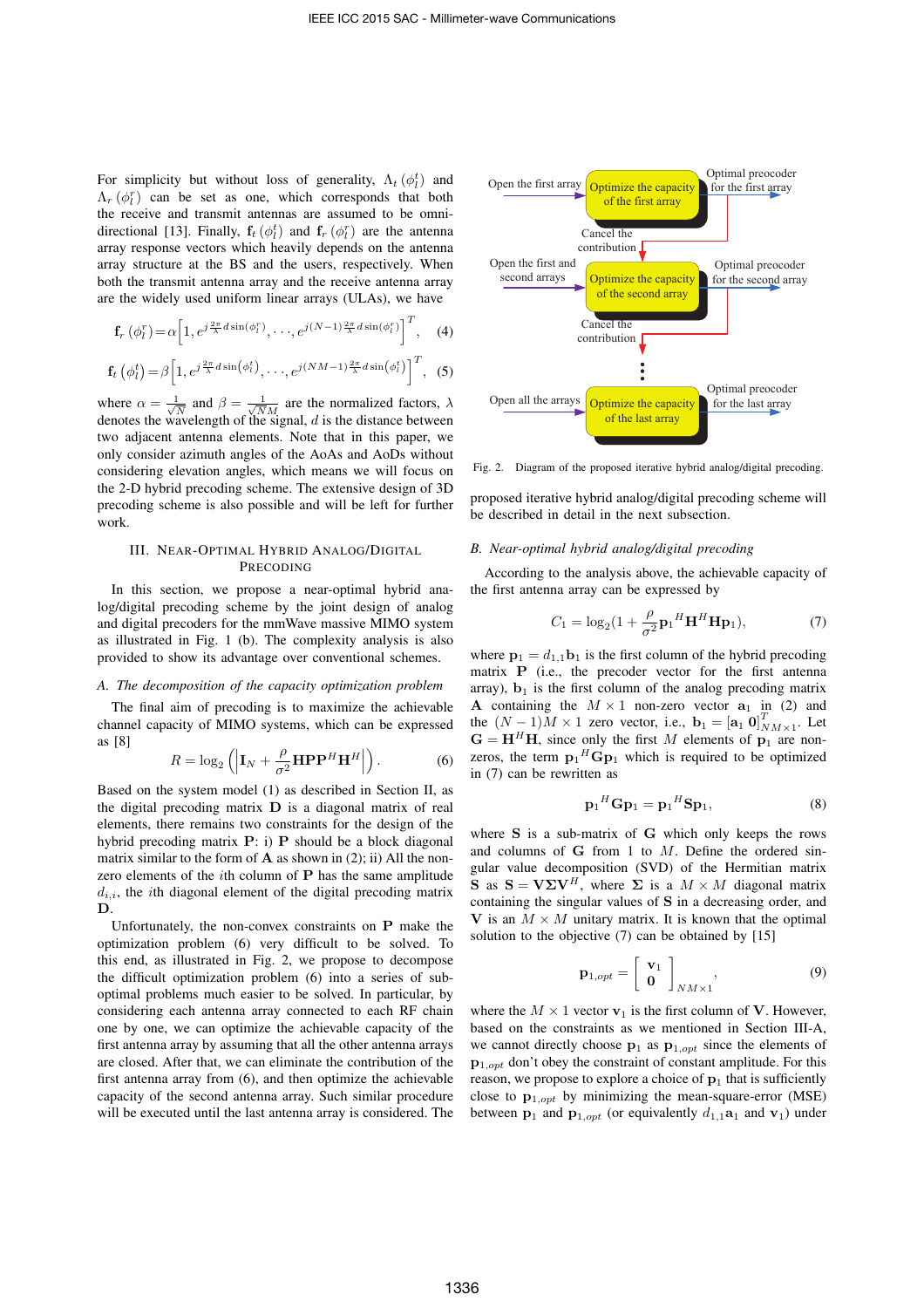the constraint of constant amplitude. Specifically, the MSE function can presented as

2

$$
\mathbb{E}\left\{\|\mathbf{p}_{1,opt} - \mathbf{p}_1\|_2^2\right\}\n= \mathbb{E}\left\{\|\mathbf{v}_1 - d_{1,1}\mathbf{a}_1\|_2^2\right\}\n= \mathbb{E}\left\{\left(\mathbf{v}_1 - d_{1,1}\mathbf{a}_1\right)^H (\mathbf{v}_1 - d_{1,1}\mathbf{a}_1)\right\}\n= \mathbb{E}\left\{\mathbf{v}_1^H \mathbf{v}_1 - d_{1,1}(\mathbf{a}_1^H \mathbf{v}_1 + \mathbf{v}_1^H \mathbf{a}_1) + d_{1,1}^2 \mathbf{a}_1^H \mathbf{a}_1\right\}.
$$
\n(10)

According to facts that the elements of  $M \times 1$  non-zero vector  $a_1$  only have different phase and  $d_{1,1}$  is a real scalar, a feasible and intuitive choice of  $a_1$  is

$$
\mathbf{a}_1 = e^{j \text{angle}(\mathbf{v}_1)},\tag{11}
$$

where angle( $v_1$ ) denotes the phase vector of  $v_1$ , which means that the element of  $a_1$  will share the same phase as the corresponding element of  $v_1$  with amplitude of one. Substituting (11) into (10), we can observe that the MSE function (10) will be simplified to a quadratic function that only depends on  $d_{1,1}$ as

$$
\mathbb{E}\left\{\|\mathbf{p}_{1,opt}-\mathbf{p}_1\|_2^2\right\}\n= \mathbb{E}\left\{\mathbf{v}_1^H\mathbf{v}_1 - d_{1,1}(\mathbf{a}_1^H\mathbf{v}_1 + \mathbf{v}_1^H\mathbf{a}_1) + d_{1,1}^2\mathbf{a}_1^H\mathbf{a}_1\right\}\n= 1 + \mathbb{E}\left\{Md_{1,1}^2 - d_{1,1}\left(e^{jangle(\mathbf{v}_1^H)}\mathbf{v}_1 + \mathbf{v}_1^H e^{jangle(\mathbf{v}_1)}\right)\right\}.
$$
\n(12)

where  $\mathbf{a}_1^H \mathbf{a}_1 = ||e^{j \text{angle}(\mathbf{v}_1)}||_2^2 = M$ ,  $\mathbf{v}_1^H \mathbf{v}_1 = 1$  since  $\mathbf{v}_1$  is a column of unitary matrix  $V$ . To minimize (12), it is easy to obtain the best choice of  $d_{1,1}$  as

$$
d_{11} = \frac{e^{j \text{angle}(\mathbf{v}_1^H)} \mathbf{v}_1 + \mathbf{v}_1^H e^{j \text{angle}(\mathbf{v}_1)}}{2M} = \frac{\text{Re}\left[\mathbf{v}_1^H e^{j \text{angle}(\mathbf{v}_1)}\right]}{M}.
$$
\n(13)

Combining (11) and (13), we can obtain the precoder vector  $\mathbf{p}_1$  for the first antenna array sufficiently close to  $\mathbf{p}_{1,opt}$  as

$$
\mathbf{p}_1 = \left[ \begin{array}{c} \frac{\text{Re}[\mathbf{v}_1^H e^{j\text{angle}(\mathbf{v}_1)}]}{M} \times e^{j\text{angle}(\mathbf{v}_1)} \\ \mathbf{0} \end{array} \right]_{NM \times 1} . \tag{14}
$$

After acquiring the precoder vector for the first antenna array, we can utilize the idea of SIC to eliminate the contribution of the first antenna array from the total channel capacity (6), and then focus on the optimal design of the second precoder vector, and so on. Specifically, when the precoder vectors for the first  $m$  antenna arrays have been obtained, by exploiting the Sherman-Morrison determinant identity [10], the total channel capacity  $R$  after adding the contribution of the  $(m + 1)$ th antenna array should be

$$
R = \log_2\left(|\mathbf{T}_m|\right) + \log_2\left\{1 + \frac{\rho}{\sigma^2}\mathbf{p}_{m+1}^H\mathbf{H}^H\mathbf{T}_m^{-1}\mathbf{H}\mathbf{p}_{m+1}\right\},\tag{15}
$$
\n
$$
\mathbf{T}_m = \mathbf{I}_N + \frac{\rho}{\sigma^2}\mathbf{H}\mathbf{P}\left(1:m\right)\mathbf{P}\left(1:m\right)^H\mathbf{H}^H,\tag{16}
$$

where  $P(1 : m)$  denotes the first m columns of P and  $\mathbf{p}_{m+1} = d_{m+1,m+1}\mathbf{b}_{m+1}$  is the  $(m+1)$ th column of P which corresponds to the precoder vector for the  $(m + 1)$ th antenna array. We can observe that the first term on the right side of (15) is independent of  $\mathbf{p}_{m+1}$ . Therefore, maximizing (15) as

a function of  $\mathbf{p}_{m+1}$  equals to maximizing the second term of (15) on the right side. Note that this term and (7) share a similar form. Therefore, if we redefine the matrix G as

$$
\mathbf{G} = \mathbf{H}^H \mathbf{T}_m^{-1} \mathbf{H},\tag{17}
$$

we can utilize the similar method when we consider  $p_1$  in (7) to obtain a near-optimal precoder vector  $\mathbf{p}_{m+1}$  for the  $(m + 1)$ th antenna array. After  $p_{m+1}$  has been obtained, the precoder vector for the rest antenna arrays can be also acquired similarly.

Input: (1) Number of RF chains N;  
\n(2) Number of antennas for one RF chain M;  
\n(3) Channel matrix **H**  
\n**Initialization**: 
$$
P = 0_{NM \times N}
$$
  
\nfor  $1 \le m \le N$   
\n1) Update matrix G:  
\n $G \leftarrow H^H T_m^{-1} H$ ;  
\n2) Acquire the effective sub-matrix of G:  
\n $S \leftarrow G(M(m-1): Mm, M(m-1): Mm)$ ;  
\n3) SVD:  
\n $v_1 \leftarrow$  The first right-singular vector of S;  
\n4) The analog preorder:  
\n $a_m \leftarrow e^{jangle(v_1)}, b_m \leftarrow \begin{bmatrix} 0_{M(m-1) \times 1} \\ a_m \\ 0_{M(N-m) \times 1} \end{bmatrix}$ ;  
\n5) The digital preorder:  
\n $d_{m,m} \leftarrow \frac{\text{Re}[v_1^H a_m]}{M}$ ;  
\n6) The total preorder:  
\n $p_m \leftarrow d_{m,m} b_m$ ;  
\nend for  
\n**Output**: (1)  $A = [b_1, b_2, \dots, b_N]$ ;  
\n(2)  $D = \text{diag}(d_{1,1}, d_{2,2}, \dots, d_{N,N})$ ;  
\n(3)  $P = [p_1, p_2, \dots, p_N]$ .



To sum up, the pseudo-code of the proposed iterative hybrid analog/digital preocoding scheme is described in Algorithm 1. Note that this scheme can be guaranteed to achieve a near-optimal performance, which is close to the upper-bound achieved by the optimal scheme when we choose  $\mathbf{p}_m = \mathbf{v}_1$ without considering the constraint of constant amplitude, as will be verified later by the simulation results in Section IV.

#### *C. Complexity analysis*

In this subsection, we compare the computational complexity of the proposed iterative hybrid analog/digital precoding and the fully analog precoding in [10]. Since both of them need to compute (17) in each iteration, we compare their complexity after we have obtained the matrix G in terms of the required number of multiplications [16].

It can be found from Algorithm 1 that the complexity of the proposed scheme except computing (17) comes from four parts. The first one is the SVD of the  $M \times M$  matrix S to obtain  $v_1$ . There are several methods to realize SVD such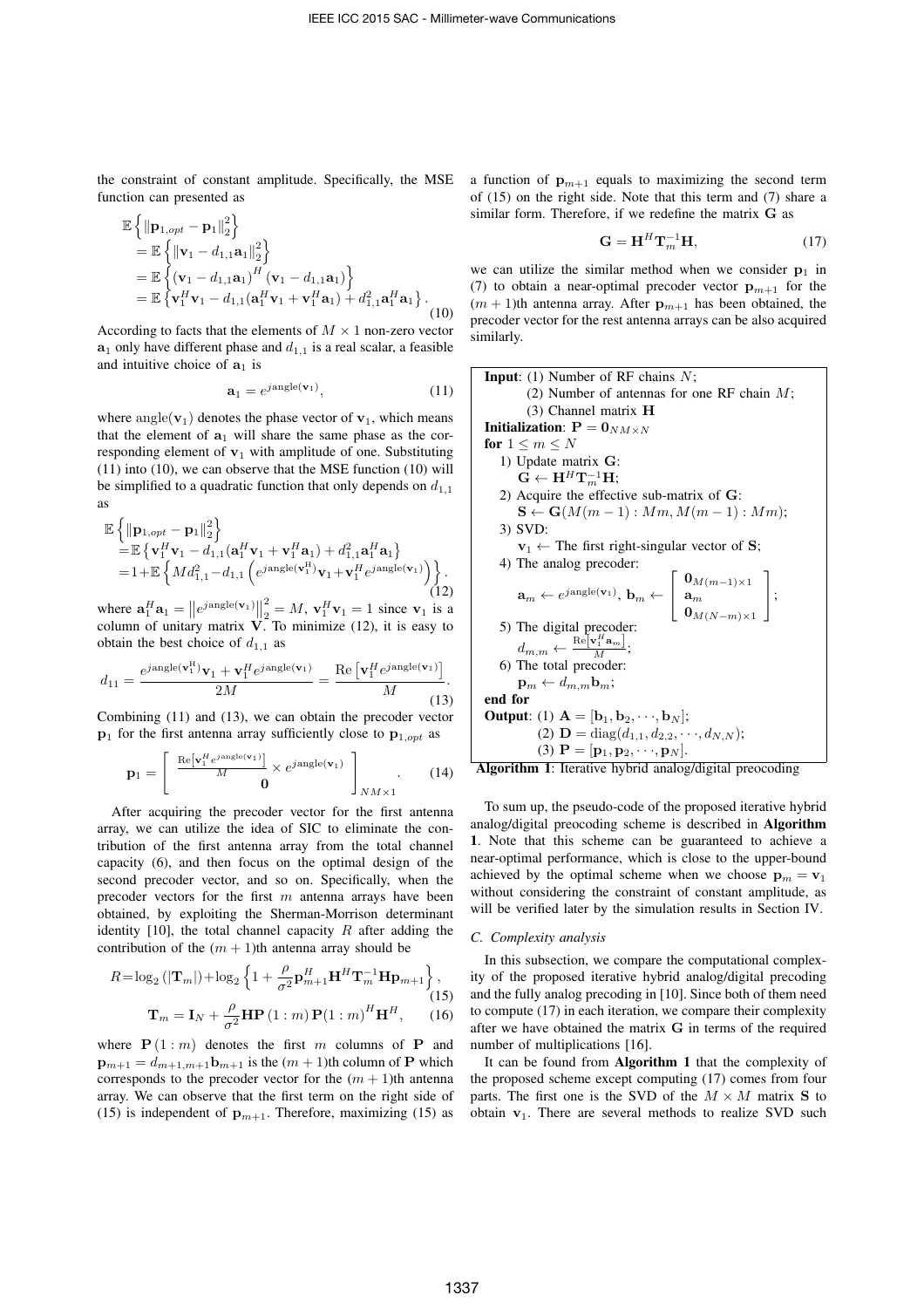as the one based on QR decomposition, or the one based on Jacobi eigenvalue algorithm [15], and the corresponding complexity is  $\mathcal{O}(M^3)$  [15]. The second one is to obtain the analog precoder  $a_m$ . Since  $a_m$  only presents the phase of  $v_1$ with amplitude of one, this part involves no extra computation. The third one comes from the digital precoder  $d_{m,m}$ . This part requires one multiplication of the  $1 \times M$  vector  $\mathbf{v}_1^H$  and the  $M \times 1$  vector  $\mathbf{a}_m$ . Therefore, the complexity is  $\mathcal{O}(M^2)$ . The last one originates from computing the hybrid precoding matrix  $\mathbf{p}_m$ . Since there are only M non-zero elements in  $\mathbf{p}_m$ , the complexity of this part is  $\mathcal{O}(M)$ .

To sum up, the overall complexity of the proposed iterative hybrid precoding scheme in each iteration is  $\mathcal{O}(M^3)$ .

In contrast, the computational complexity of the fully analog precoding scheme [10] in each iteration is  $\mathcal{O}(NM^2)$ , which means the computational complexity of the proposed scheme is comparable with that of the fully analog precoding scheme. Additionally, the process of each iteration of the fully analog precoding scheme is hard to be parallelized [10], while our method can be easily implemented in a parallel manner, which indicates that lower hardware complexity can be achieved by the proposed iterative hybrid analog/digital precoding scheme.

#### IV. SIMULATION RESULTS

To evaluate the performance of the proposed iterative hybrid analog/digital precoding scheme, we provide the simulation results of the achievable channel capacity. Here we also provide the performance of the recently proposed fully analog precoding scheme [10] based on the sub-array structure and the optimal precoder utilizing the precoding vector  $\mathbf{p}_m = \mathbf{v}_1$  as the benchmark for comparison. The simulation parameters are described as follows. The carrier frequency is set as 28GHz [1], and two typical mmWave massive MIMO configurations with  $NM \times K = 128 \times 16$  ( $M = 8$ ) and  $NM \times K = 128 \times 32$  ( $M = 4$ ) are considered, respectively. Both the transmit and receive antenna arrays are ULAs with antenna spacing  $d = \lambda/2$ . We generate the channel matrix according to the channel model [13] described in Section II. The AoAs/AoDs are assumed to follow the uniform distribution within  $[0, 2\pi]$ . The number of scattering propagation paths is set as  $L = 10$ .

Fig. 3 shows the capacity comparison between the fully analog precoding scheme [10] and the proposed iterative hybrid precoding scheme when  $NM \times K = 128 \times 16$  ( $M = 8$ ). Note that [10] also proposes a multimode strategy, where each antenna array can provide additional gain for the existing data stream instead of transmitting a new independent data stream. However, since the performance gain of this strategy is negligible at high SNR  $(>5dB)$  [10], here we only consider that each antenna array transmits an independent data stream. We can observe from Fig. 3 that the proposed iterative hybrid precoding scheme outperforms the fully analog one in the whole SNR range, and the performance gap becomes more obvious with the increasing SNR. For example, when SNR = 10 dB, the capacity gap between the proposed scheme and the conventional one is about 3 bps/Hz, while when  $SNR =$ 



Fig. 3. Capacity comparison for an  $NM \times K = 128 \times 16$  ( $M = 8$ ) mmWave massive MIMO system.



Fig. 4. Capacity comparison for an  $NM \times K = 128 \times 32$  ( $M = 4$ ) mmWave massive MIMO system.

30 dB, the capacity gap increases to 30 bps/Hz. What's more, Fig. 3 also shows that the proposed scheme is near-optimal, since the required SNR gap between the optimal precoding and the proposed one to achieve the same capacity is within 1 dB.

Fig. 4 shows the capacity comparison in the mmWave massive MIMO system with  $NM \times K = 128 \times 32$  ( $M = 4$ ). Comparing Fig. 3 and Fig. 4, we can find that with the increasing number of RF chains (i.e.,  $N$  is increased from 16 to 32), the performance of the fully analog precoding becomes worse. For example, for the  $NM \times K = 128 \times 16$  system, when  $SNR = 30$  dB, the fully analog scheme can achieve  $20\%$  of the optimal capacity, while for the  $NM \times K = 128 \times 32$  system, it can only achieve 16% of the optimal capacity. In contrast, the proposed iterative precoding scheme can achieve 88% and 96% of the optimal capacity for the  $NM \times K = 128 \times 16$ and  $NM \times K = 128 \times 32$  systems, respectively. This can